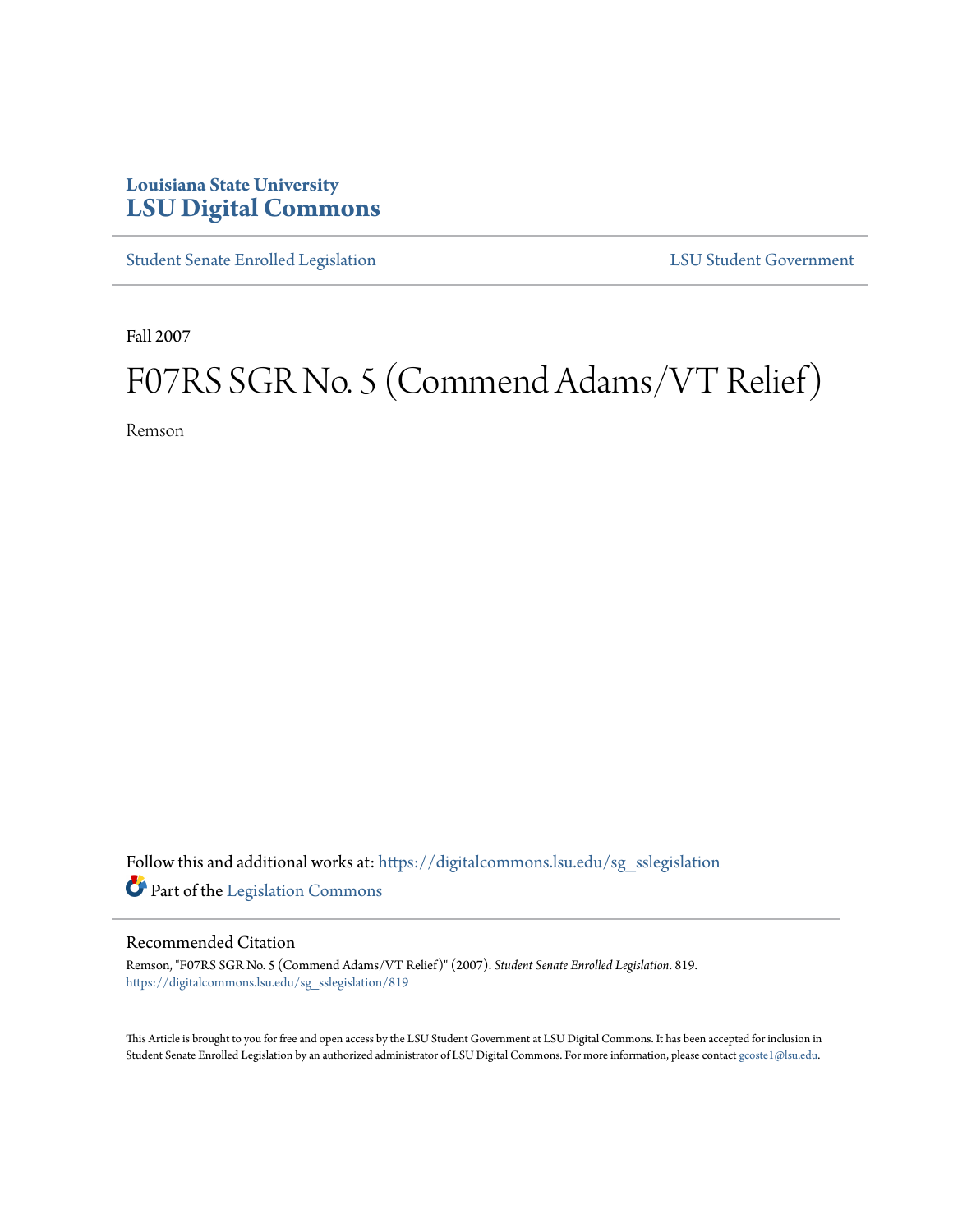[LOUISIANA STATE UNIVERSITY]

**STUDENT SENATE F07RS SGR NO. 5 BY: SENATOR REMSON**

### **A RESOLUTION**

#### **TO COMMEND LOUISIANA STATE CHI EPSILON PRESIDENT STUART ADAMS FOR HIS CONTRIBUTIONS AND HARD WORK IN THE LSU RELIEF EFFORTS FOR VIRGINIA TECH**

- **PARAGRAPH 1:** WHEREAS, ON APRIL 16. 2007 , THIRTY-TWO MEMBERS OF THE VIRGINIA TECH COMMUNITY WERE KILLED IN THE WORST SCHOOL SHOOTING IN UNITED STATES HISTORY, AND
- **PARAGRAPH 2:** WHEREAS, LOUISIANA STATE UNIVERSITY CHI EPSILON PRESIDENT STUART ADAMS TOOK IT UPON HIMSELF TO CONTRIBUTE TO THE RELIEF EFFORTS AT VIRGINIA TECH BY RAISING AWARENESS, MONEY AND ACCOMMODATIONS FOR STUDENTS TO ATTEND THE LSU VS VIRGINIA TECH FOOTBALL GAME ON SEPTEMBER 8, 2007, AND
- **PARAGRAPH 3:** WHEREAS, EIGHT STUDENTS AND ONE PROFESSOR FROM VIRGINIA TECH WERE ALLOWED THE OPPORTUNITY TO ATTEND THE GAME AND ENJOY LOUISIANA STATE UNIVERSITY, AND
- **PARAGRAPH 4:** WHEREAS, ALL FUNDS DONATED FOR THIS EVENT CONTRIBUTED TO THE ACCOMMODATIONS, TICKETS AND FOOD FOR THE NINE VISITORS, AND ALL OTHER FUNDS RAISED DIRECTLY, CONTRIBUTED TO THE "HOKIE SPIRIT SCHOLARSHIP FUND", AND
- **PARAGRAPH 5:** WHEREAS, STUART ADAMS AND THE CHI EPSILON CHAPTER AT LOUISIANA STATE UNIVERSITY REMINDED THE LSU COMMUNITY OF THE GENEROUS SUPPORT RECEIVED SHORTLY AFTER HURRICANES KATRINA AND RITA BY CONTRIBUTING TO A FELLOW UNIVERSITY IN NEED, AND
- **PARAGRAPH 6:** WHEREAS, THE ACTIONS OF STUART ADAMS AND THE CHI EPSILON CHAPTER AT LOUISIANA STATE UNIVERSITY REFLECT THE TRUE SPIRIT , PRIDE AND COMMITMENT TO COMMUNITY THAT IS LOUISIANA STATE UNIVERSITY, AND
- **PARAGRAPH 7:** THEREFORE, BE IT RESOLVED BY THE STUDENT GOVERNMENT OF LOUISIANA STATE UNIVERSITY AND AGRICULTURAL AND MECHANICAL COLLEGE COMMEND LOUISIANA STATE CHI EPSILON PRESIDENT STUART ADAMS FOR HIS CONTRIBUTIONS AND HARD WORK IN THE LSU RELIEF EFFORTS FOR VIRGINIA TECH